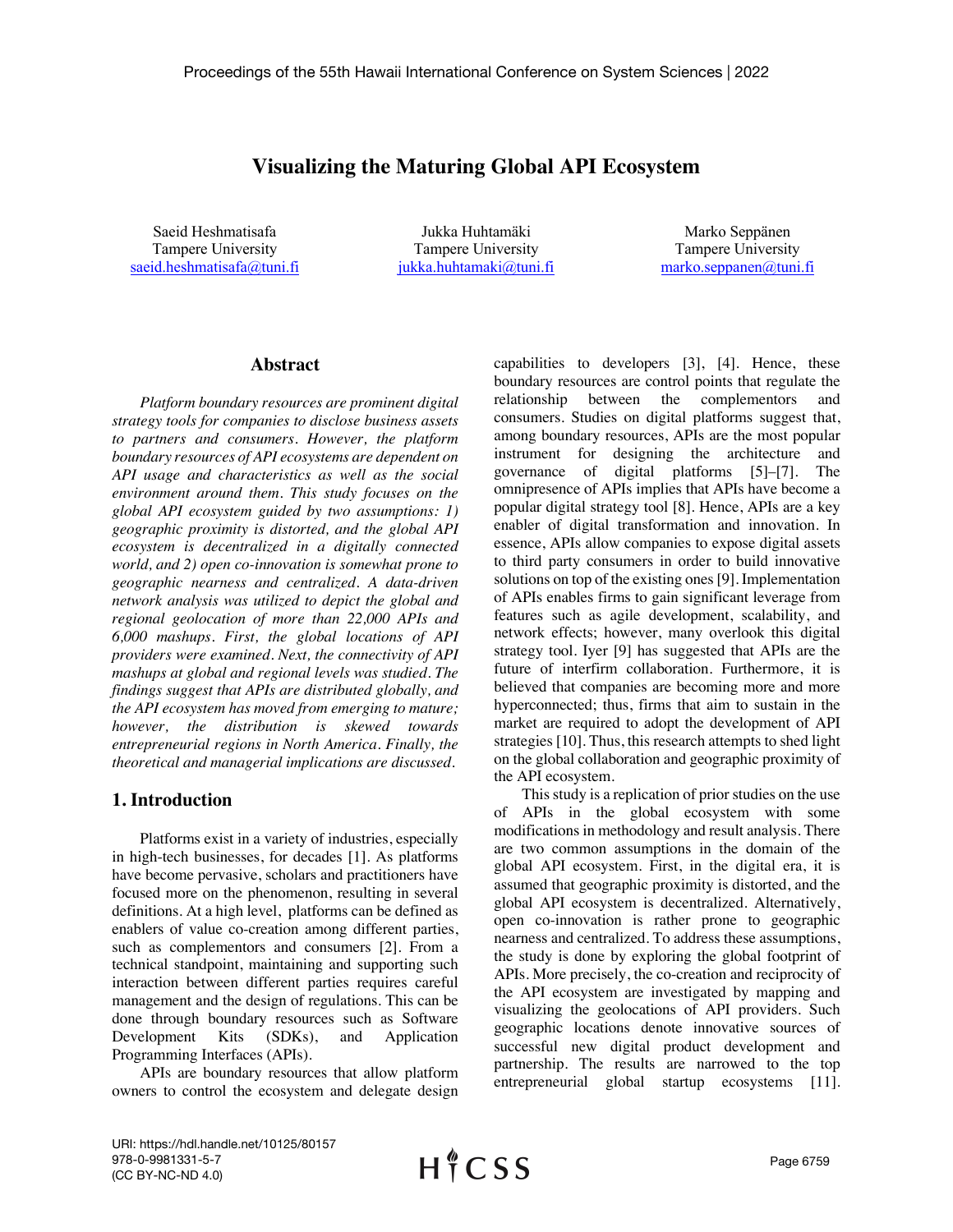Moreover, the outcomes extend the literature on the topology of the API ecosystem and digital innovation strategy [3], [12] as well as yielding categorical relationships between the APIs [10].

## **2. Related Work**

### **2.1. APIs and Mashups**

An API is a protocol that allows two computer programs to interconnect with one another over a network by using a common bilateral language [13]. Therefore, APIs can be defined as a medium to expose unique features (i.e., products, services, and results) to potential consumers (i.e., connect users, partners, communities, end-users, and developers) in a controlled, managed manner.

Initially, APIs were considered to lie in the domain of developers as a key part of web-centric development to accelerate delivery and enhance the robustness as well as the quality of the infrastructure [14]. However, APIs are not just gateways and technical artifacts. Currently, this boundary resource is at the center of digital platform ecosystems, enabling platform-based innovation between complementors and consumers [8].

The introduction of Service-Oriented Architecture (SOA) in the 2000s provided an opportunity for businesses to establish business-to-business relationships using standard interfaces and a Simple Object Access Protocol (SOAP) [15]. The concept of SOAP was further expanded to incorporate web-based technologies such as representational state transfer (REST) [16]. The RESTful approach paved the way for applying the HTTP protocol to construct and publish resources over the Internet and foster the culture of reusability by adapting create, read, update, and delete interfaces.

Mashups allow the orchestration of multiple resources and methods to be "consumed". Generally, API mashups are created by integrating resources from one-to-many providers to develop a new solution [17]. Therefore, it can be argued that mashup occurs within the API economy strategy of numerous API providers offering multiple methods to different kinds of API consumers. There are three primary levels of mashup within the industry [8], [17]. First, the raw data can be cultivated from one-to-many sources for internal or external use. Second, application logic can be compiled from existing components in a way that conceals the details of the source to provide a seamless experience. Third, many companies, such as Twitter, Facebook, and eBay, develop such components at little or no cost for third-party users to develop composite applications.

#### **2.2. Digital Platforms and the role of APIs**

Digital platforms have reshaped the market by enabling companies to exchange digital goods and services via microservices. Digital platforms serve as a foundation upon which complementors and consumers interact with one another in a convenient and coherent manner [1], [18]. Scholars offer many definitions for this phenomenon. Nonetheless, digital platforms can be defined as an "editable" and "reprogrammable" architecture of related standards that allows the owners to expand functionality and embed complementary modules for third-party users in order to construct a modular substitution of complementary assets [19], [20]. In this regard, incumbents have developed a digital platform to unite the scattered know-how and resources of various firms and connect users with producers.

Digital platforms are empowered by boundary resources such as SDKs and APIs [5]. APIs function as a boundary resource to match digital assets to users based on control arrangements and contractual agreements through personalization [18]. In this regard, APIs can expose business assets to external consumers and enable firms to reach beyond organizational boundaries to co-create business values. Consequently, API adaptation increases sales, net income, and market capitalization, as well as decreases operational costs [21].

Often the development of new business models and disruption of industries is attributed to technological and digital innovation [22]. However, new technologies *per se* do not disrupt one industry or enable another; it is the strategic implication of these new technologies that shifts the competitive landscape, excluding the adverse impacts of natural disasters [23], [24]. The API economy was first reviewed and visualized by Weiss and Gangadharan [12]. A study by Evans and Basole [3] showed that Amazon's entire business is constructed through APIs. Similarly, 90 percent of Expedia's, and 60 percent of eBay's revenues are generated via APIs [15]. In contrast, Walmart has a limited number of APIs [3]. Thus, it can be argued that APIs, particularly public APIs, are becoming strategic tools for numerous businesses [8]. Moreover, the structure of APIs supports the design of multi-sided business models that result in the onboarding of manifold users, and the creation of positive and negative network effects [25].

## **3. Methodology**

### **3.1 Empirical case description**

Following previous studies [3], [10], we have explored the geography of the global API ecosystem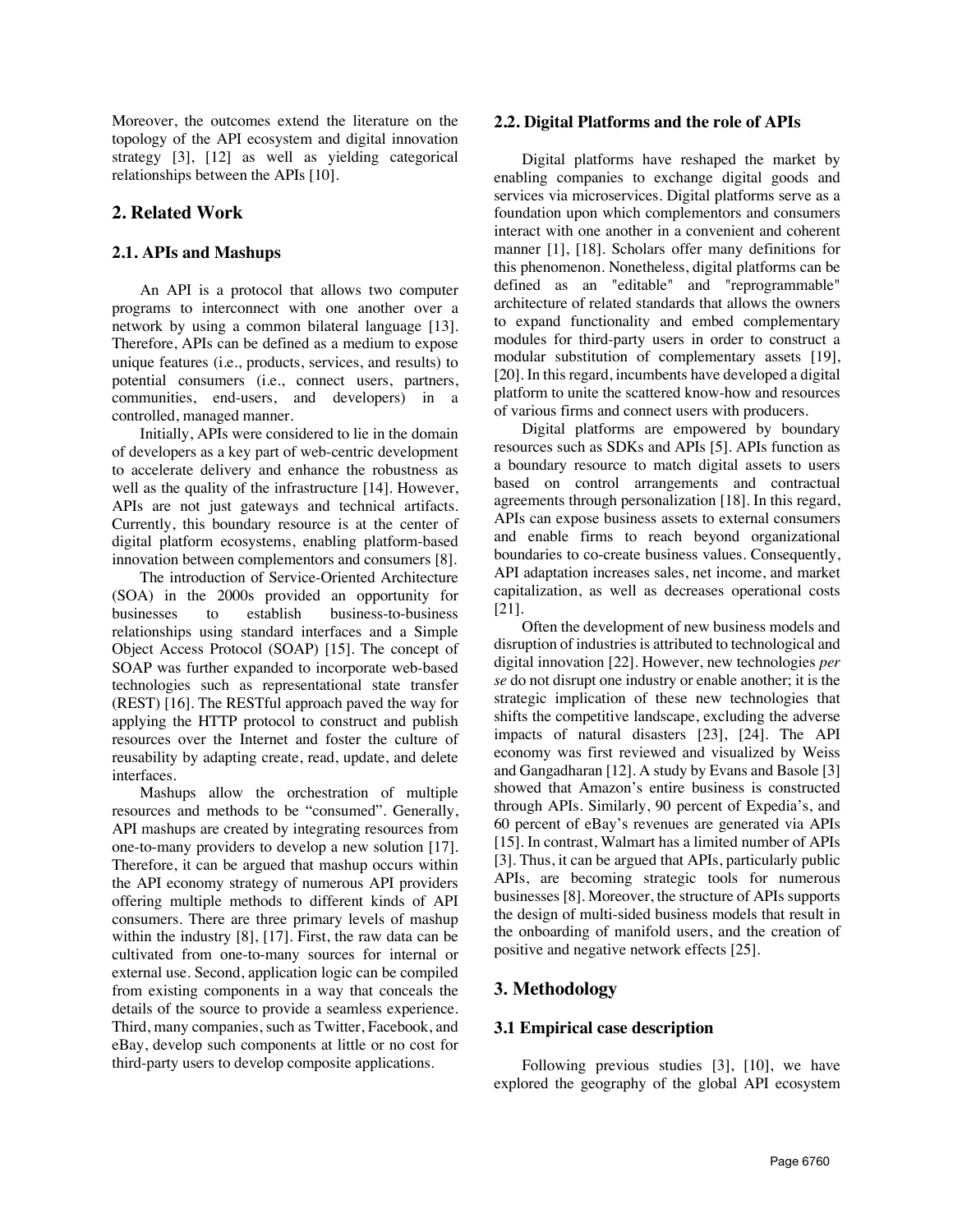using a data-driven methodology. The research was carried out utilizing a data-driven approach by applying visual network analytics based on the Ostinato Model [26]. The exploration was based on an empirical case of API co-use in mashups. Following the data collection methodologies of Weiss and Gangadharan [12], Evans and Basole [3], and Basole [10], the process was initiated by gathering a list of mashups, APIs, and API versions to build a linkage of co-use between each API entity. Next, a commonly used method in scientometrics known as co-citation analysis [27] was utilized on collected data sets to construct an analytical network of the interconnections of individual APIs.

To incorporate the geolocation layer into the analysis, APIs were connected to providers. This enabled the identification of the geographical location of each individual API provider and further addressed the latitude and longitude coordinates to establish entrepreneurial and global regions.

Afterward, the accumulated data sets were analyzed and visualized. First, a global base map of the distribution of API providers was created. Second, the relationship between the residential sites of each entrepreneurial region was demonstrated. Third, the statistical metrics of the internal connectivity of the entrepreneurial locales were presented. Fourth, the contribution of individual entrepreneurial regions in different sectors was reviewed. Fifth, a comparison to prior studies was made.

#### **3.2 Data**

The investigation of the geographical API ecosystem as a network was done by examining the leading API and mashup repository, ProgrammableWeb. Over the past fifteen years, this website has maintained a comprehensive list of API and mashups, including information on API providers and their mashup use (Figure 1). The data gathering process followed a custom-made procedure that crawls individual APIs, API versions, and mashup pages. The accumulated data set, obtained at the beginning of 2021, consists of a total of 22,074 APIs, 22,735 API versions, and 6,438 mashups.

In order to locate API providers, APIs, and API versions were aggregated with a publicly available data set of over a million SMEs, Crunchbase. Consequently, a four-step process was undertaken to acquire the unique attributes of each API and match them with Crunchbase records. First, all of the relevant URLs such as the API portal/homepage, endpoint, and developer support were collected and processed to extract and map them by domain. Second, to handle URL redirecting services such as bit.ly, a request was sent to each shortened link, and the final URL was stored. Third, a tailor-made

Levenshtein Distance method was employed to manage the use of third-party platform account links by means of homepages such as GitHub, Apiary, Mashape, ReadMe, and ApiDocs. Thus, the Levenshtein distance was applied to company domains and names of related companies to measure the similarities and ultimately select the best match. Finally, FuzzyWuzzy version 0.18, a standard Levenshtein distance Python package, was invoked to address the use of the commercial name in one data set and the formal company name in the other. This way, we were able to map the location of a total of 13,723 APIs successfully.

In addition, we turned to the Countryinfo library to link API destinations to their corresponding ISO 3166- 2 country codes. Subsequently, the three-letter country codes were employed in parallel with the GeoPy package to resolve the geolocation of APIs. Latitude and longitude coordinates were used to classify the locations of the API providers into two levels: city and global region (North America, Europe, and East Asia & Pacific). Ultimately, the Startup Genome data set of the Global Startup Ecosystem 2020 was used to build entrepreneurial regions.

#### **3.3 Visualization process**

The network creation process was managed by tailor-made Python scripts. The scripts encompass several Python packages. For instance, Pandas and NumPy libraries were imported to transform, process, clean, and vectorize the data sets. In addition, NetworkX [28] was applied to compile and analyze the network. During the visualization process, the relevant entities were filtered to create nodes and edges. The nodes represent the entrepreneurial regions, while the node size portrays the regional bridge score, also known as betweenness centrality. The betweenness centrality is a metric to demonstrate the connecting role of each node in the ecosystem. In other words, the larger the node, the higher the bridging score incurred. The edge thickness corresponds to the total number of mashups using APIs from a pair of entrepreneurial regions. Moreover, the node and edge colors represent global regions.

Once the network graph files were serialized, Gephi, an open source network exploration and analysis software [29], was used to visualize the network of entrepreneurial regions in the API co-use ecosystem. The network was laid out using a combination of three force-driven algorithms. The Force Atlas algorithm was executed to distribute the regions by node gravity. Afterward, Noverlap and Label Adjust algorithms were applied to the network for better readability. The remaining figures were produced using the visual analytics platform Tableau and the Plotly package.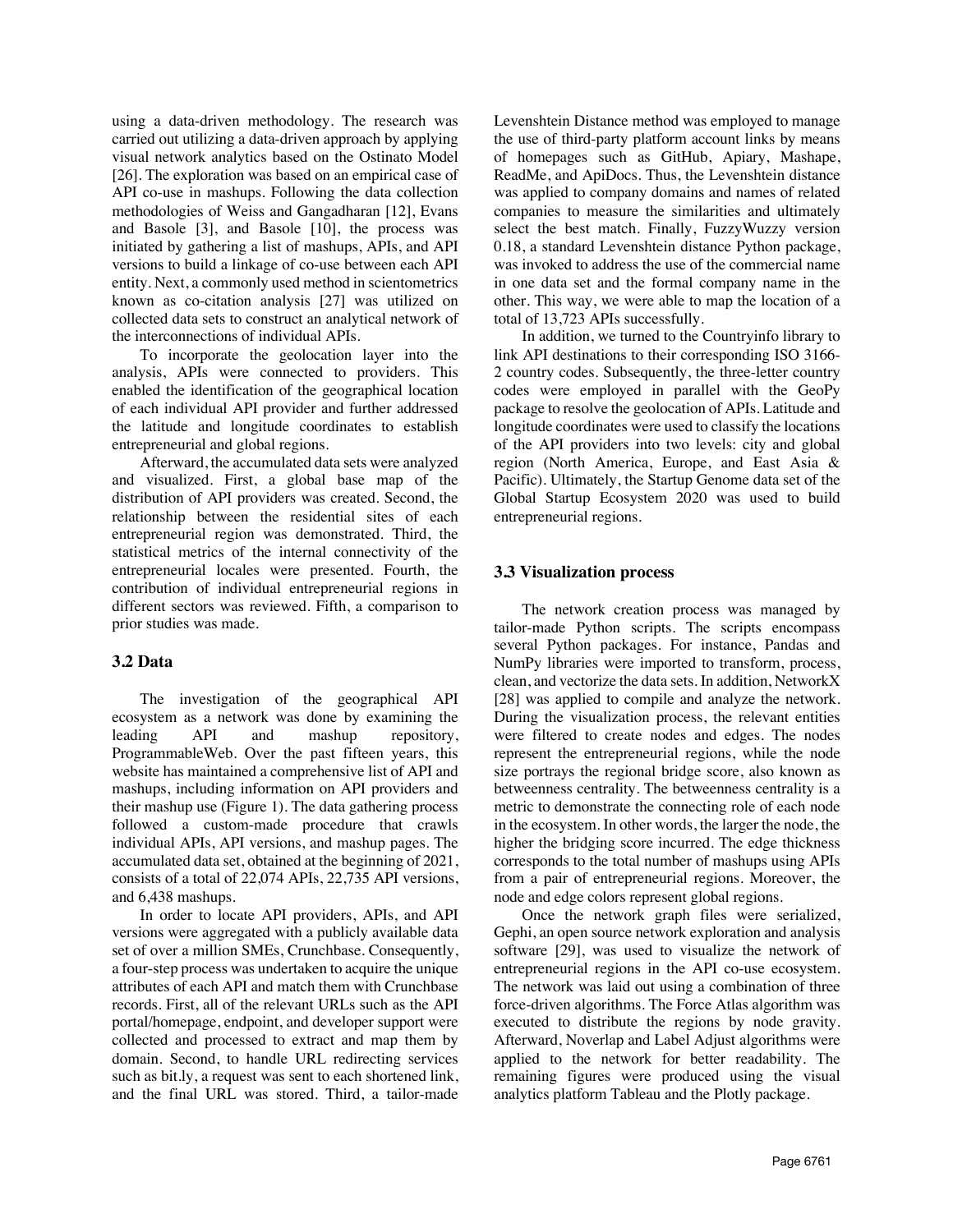



#### **4. Analysis and results**

Figure 2 depicts the API providers' locations and the size associated with the frequency of APIs available over states/provinces on a global scale. With 3,181 APIs, Silicon Valley remains the leading API provider of the global API ecosystem. Compared to the previous study in 2016 ( $n=1623$ ), this number has approximately doubled, with a growth rate of 51%. In second place, New York, with a 52% growth rate, provides over 881 APIs. London (n=683) is the third leading global API provider and ranks first in Europe. It is worth noting that London, with a rate of growth of 40% has surpassed

Washington DC and moved from fourth place to third. In fourth to sixth place, Boston, Washington DC, and Seattle contribute to this ecosystem by providing 521, 513, 482 APIs, respectively. In addition, compared to the previous study, Tampa, Singapore, Stockholm, and Zurich are new actors in the global API ecosystem. Finally, Singapore has become the leading API provider in Asia.

The network analysis of entrepreneurial locales provides a valuable insight into API co-use between each region. The network shown in Figure 3 illustrates the individual regions (nodes) and their corresponding API connectivity (edge) (i.e., the number of mashups,



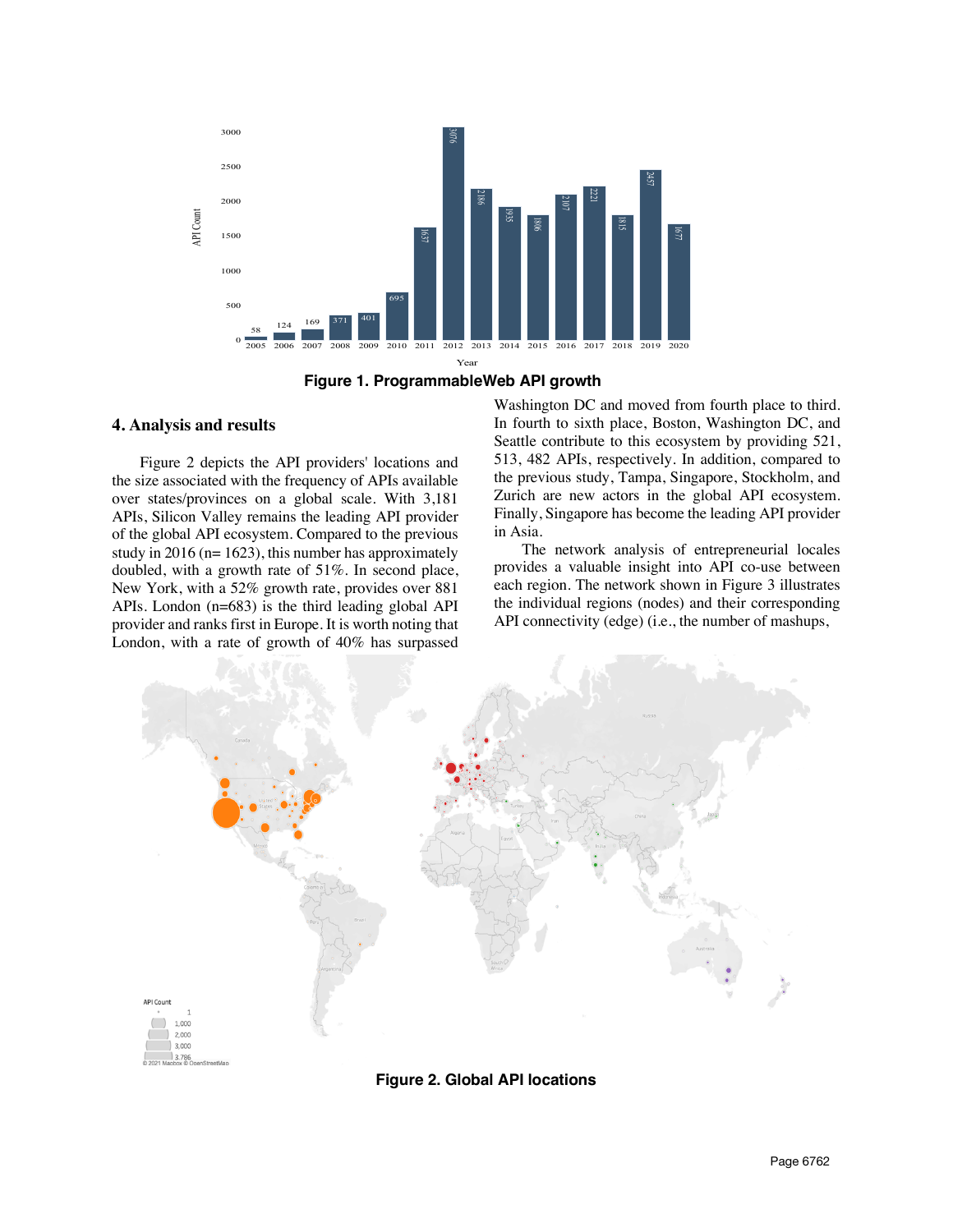|                | Region                        | Global<br>Startup<br>Index | Diff                     | Global<br>Emerging<br>Startup<br>Index | API<br>Count | Mashup<br>Count         | Region<br><b>Bridge</b><br>Score | Nodes          | Edges            | Density | Average<br>Degree | Average<br>Clustering |
|----------------|-------------------------------|----------------------------|--------------------------|----------------------------------------|--------------|-------------------------|----------------------------------|----------------|------------------|---------|-------------------|-----------------------|
| 1              | Silicon Valley                | $\mathbf{1}$               | $\overline{0}$           |                                        | 3 1 8 1      | 6833                    | 0.422                            | 310            | 1486             | 0.031   | 9.587             | 0.508                 |
| $\overline{2}$ | New York                      | $\overline{c}$             | $\overline{0}$           | $\overline{\phantom{a}}$               | 881          | 376                     | 0.040                            | 64             | 45               | 0.022   | 1.406             | 0.150                 |
| 3              | London                        | $\overline{c}$             | $\mathbf{1}$             | $\overline{\phantom{a}}$               | 683          | 274                     | 0.021                            | 39             | 6                | 0.008   | 0.308             | 0.000                 |
| $\overline{4}$ | Boston                        | 5                          | $(-1)$                   | $\overline{a}$                         | 521          | 40                      | 0.007                            | 20             | $\mathbf{0}$     | 0.000   | 0.000             | 0.000                 |
| 5              | Washington<br>DC              | 11                         | $(-6)$                   | $\overline{\phantom{a}}$               | 513          | 86                      | 0.011                            | 30             | $\overline{3}$   | 0.007   | 0.200             | 0.000                 |
| 6              | Seattle                       | 9                          | $(-3)$                   | $\frac{1}{2}$                          | 482          | 883                     | 0.059                            | 60             | 86               | 0.049   | 2.867             | 0.415                 |
| $\tau$         | Los Angeles-<br>Orange County | 6                          | $\mathbf{1}$             | $\overline{a}$                         | 340          | 146                     | 0.010                            | 21             | $\overline{2}$   | 0.010   | 0.190             | 0.000                 |
| 8              | Denver/Boulder                | 24                         | $(-16)$                  | $\overline{a}$                         | 338          | 59                      | 0.001                            | 14             | $\mathbf{1}$     | 0.011   | 0.143             | 0.000                 |
| 9              | Chicago                       | 14                         | $(-5)$                   | $\overline{a}$                         | 272          | 57                      | 0.005                            | 19             | $\mathbf{1}$     | 0.006   | 0.105             | 0.000                 |
| 10             | Tampa                         | $\Box$                     | $\overline{\phantom{a}}$ | 24                                     | 243          | 5                       | 0.000                            | $\overline{c}$ | $\mathbf{0}$     | 0.000   | 0.000             | 0.000                 |
| 11             | Paris                         | 13                         | $(-2)$                   | $\overline{\phantom{a}}$               | 199          | 22                      | 0.002                            | 9              | $\mathbf{0}$     | 0.000   | 0.000             | 0.000                 |
| 12             | Singapore                     | 17                         | $(-5)$                   | ÷,                                     | 183          | 27                      | 0.002                            | 8              | $\overline{c}$   | 0.071   | 0.500             | 0.000                 |
| 13             | Austin                        | 19                         | $(-6)$                   | $\overline{\phantom{a}}$               | 169          | 19                      | 0.002                            | 9              | 3                | 0.083   | 0.667             | 0.333                 |
| 14             | Amsterdam                     | 12                         | $\overline{c}$           | $\sim$                                 | 168          | 10                      | 0.000                            | 6              | $\overline{0}$   | 0.000   | 0.000             | 0.000                 |
| 15             | Portland                      | $\mathbf{r}$               | $\overline{a}$           | 15                                     | 164          | 32                      | 0.000                            | 8              | $\mathbf{0}$     | 0.000   | 0.000             | 0.000                 |
| 16             | Toronto                       | 18                         | $(-2)$                   | $\overline{\phantom{a}}$               | 154          | 21                      | 0.013                            | $\overline{9}$ | $\overline{0}$   | 0.000   | 0.000             | 0.000                 |
| 17             | Philadelphia                  | ÷.                         | ÷.                       | 8                                      | 154          | 8                       | 0.001                            | 5              | $\boldsymbol{0}$ | 0.000   | 0.000             | 0.000                 |
| 18             | Sydney                        | 27                         | $(-9)$                   | $\overline{a}$                         | 148          | 6                       | 0.000                            | 6              | 3                | 0.200   | 1.000             | 0.500                 |
| 19             | Berlin                        | 16                         | 3                        | $\overline{a}$                         | 137          | 36                      | 0.002                            | $\overline{4}$ | $\theta$         | 0.000   | 0.000             | 0.000                 |
| 20             | Atlanta                       | 23                         | $(-3)$                   |                                        | 116          | 36                      | 0.002                            | 5              | $\theta$         | 0.000   | 0.000             | 0.000                 |
| 21             | Stockholm                     | 19                         | $\overline{c}$           | ÷.                                     | 106          | 6                       | 0.000                            | $\overline{4}$ | $\theta$         | 0.000   | 0.000             | 0.000                 |
| 22             | Dallas                        | 31                         | $(-9)$                   | $\overline{a}$                         | 103          | 11                      | 0.001                            | $\overline{4}$ | $\theta$         | 0.000   | 0.000             | 0.000                 |
| 23             | Tel Aviv                      | 6                          | 17                       | $\overline{a}$                         | 98           | $\overline{7}$          | 0.000                            | $\overline{4}$ | $\theta$         | 0.000   | 0.000             | 0.000                 |
| 24             | Vancouver                     | 25                         | $(-1)$                   | $\overline{a}$                         | 91           | 5                       | 0.000                            | 3              | $\theta$         | 0.000   | 0.000             | 0.000                 |
| 25             | Salt Lake City                | 31                         | $(-6)$                   | ÷,                                     | 82           | 9                       | 0.000                            | 3              | $\mathbf{0}$     | 0.000   | 0.000             | 0.000                 |
| 26             | Copenhagen                    | 36                         | $(-10)$                  | $\overline{\phantom{a}}$               | 75           | $\overline{c}$          | 0.000                            | $\mathbf{1}$   | $\mathbf{0}$     | 0.000   | 0.000             | 0.000                 |
| 27             | San Diego                     | 21                         | 6                        | $\overline{\phantom{a}}$               | 72           | 82                      | 0.001                            | 10             | 3                | 0.067   | 0.600             | 0.000                 |
| 28             | Zurich                        | $\overline{\phantom{a}}$   | 11                       | 3                                      | 65           | 9                       | 0.000                            | $\overline{4}$ | $\mathbf{0}$     | 0.000   | 0,000             | 0.000                 |
| 29             | Dublin                        | 36                         | $(-7)$                   | $\overline{\phantom{a}}$               | 62           | $\overline{\mathbf{3}}$ | 0.000                            | $\overline{c}$ | $\mathbf{0}$     | 0.000   | 0.000             | 0.000                 |
| 30             | Raleigh                       | $\overline{a}$             |                          |                                        | 59           | 11                      | 0.001                            | 6              | $\mathbf{0}$     | 0.000   | 0.000             | 0.000                 |

**Table 1. Summary of regional API ecosystem statistics**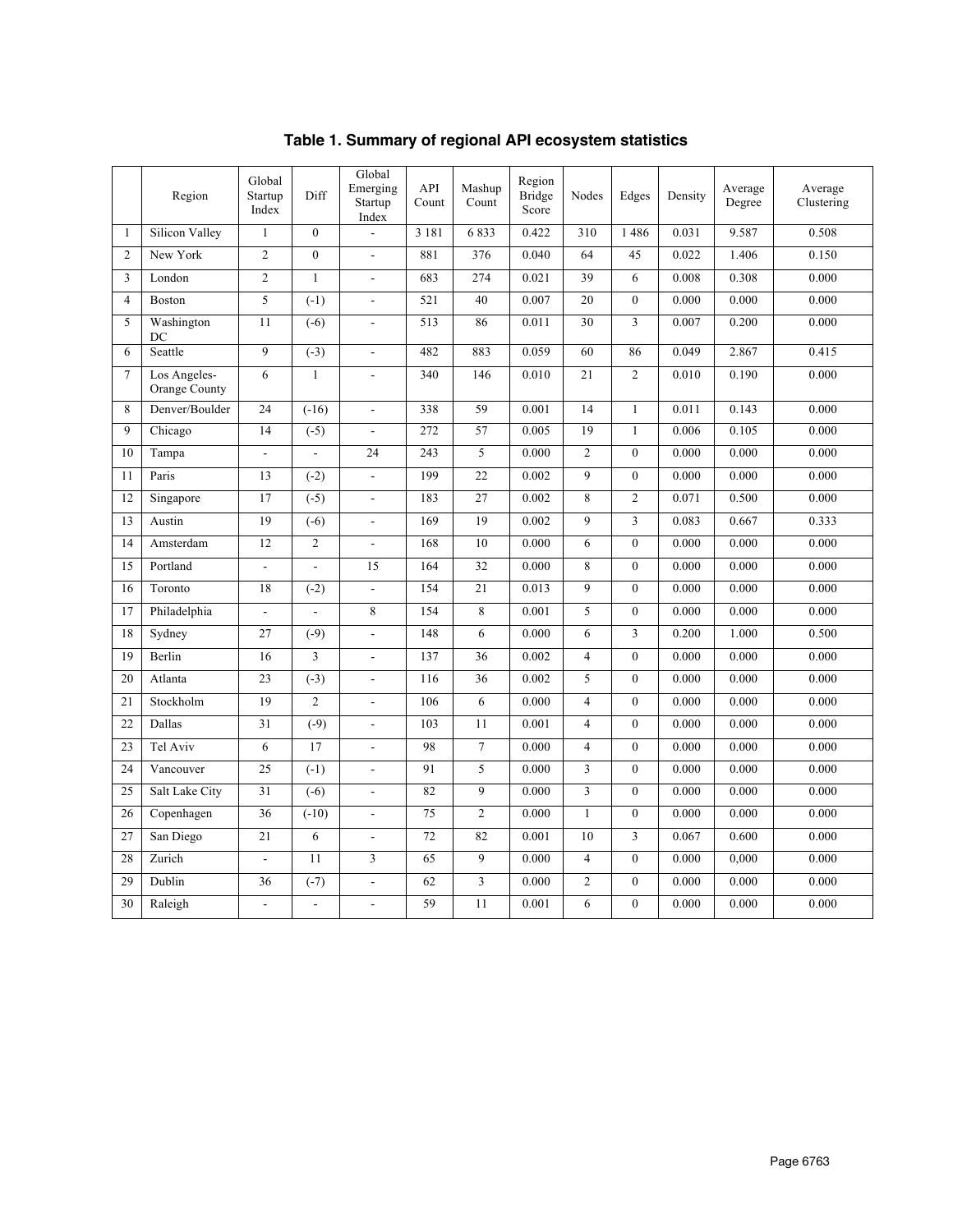

between regions). It is evident that Silicon Valley is the primary API provider in the global API ecosystem, which attracts and feeds various regions. Moreover, the thickness of edges represents the mashup volume driven from a region. There is a significant collaboration between Silicon Valley as the central source and New York, London, and Seattle. Compared to the previous study, the co-use between the above-mentioned regions has grown considerably. For instance, in the previous study, we could barely see any strong cooperation between Silicon Valley and New York; whereas, currently, after Seattle, New York has the strongest mashup with Silicon Valley. In any case, North America hosts the mainstream of entrepreneurial regions.

Table 1 presents some descriptive quantitative metrics of the entrepreneurial regions to supplement visual analysis. The number of available APIs of individual regions and their associated mashup frequency are provided. To present the internal

connectivity of each region, a set of metrics have been computed. The density reveals the number of potential connections between actors of the ecosystem compared to actual connections. The average node degree refers to the average proportion of APIs that an API is connected to. The clustering coefficient discloses the abundance of connected triangles (nodes) that tend to cluster together. When the linkages between nodes are dense, the cluster coefficient is relatively high. This means that when the region's "friends" collaborate with one another, it increases the cluster coefficient. In addition, the total number of nodes and edges are given.

From Table 1, it is evident that Silicon Valley, as the leading API provider and a vibrant source of the ecosystem, has the greatest clustering coefficient. This can also be observed by looking at Figure 3. In contrast, Seattle, Sydney, and Austin, with a relatively lower number of APIs compared to Silicon Valley, achieved approximately the same degree and clustering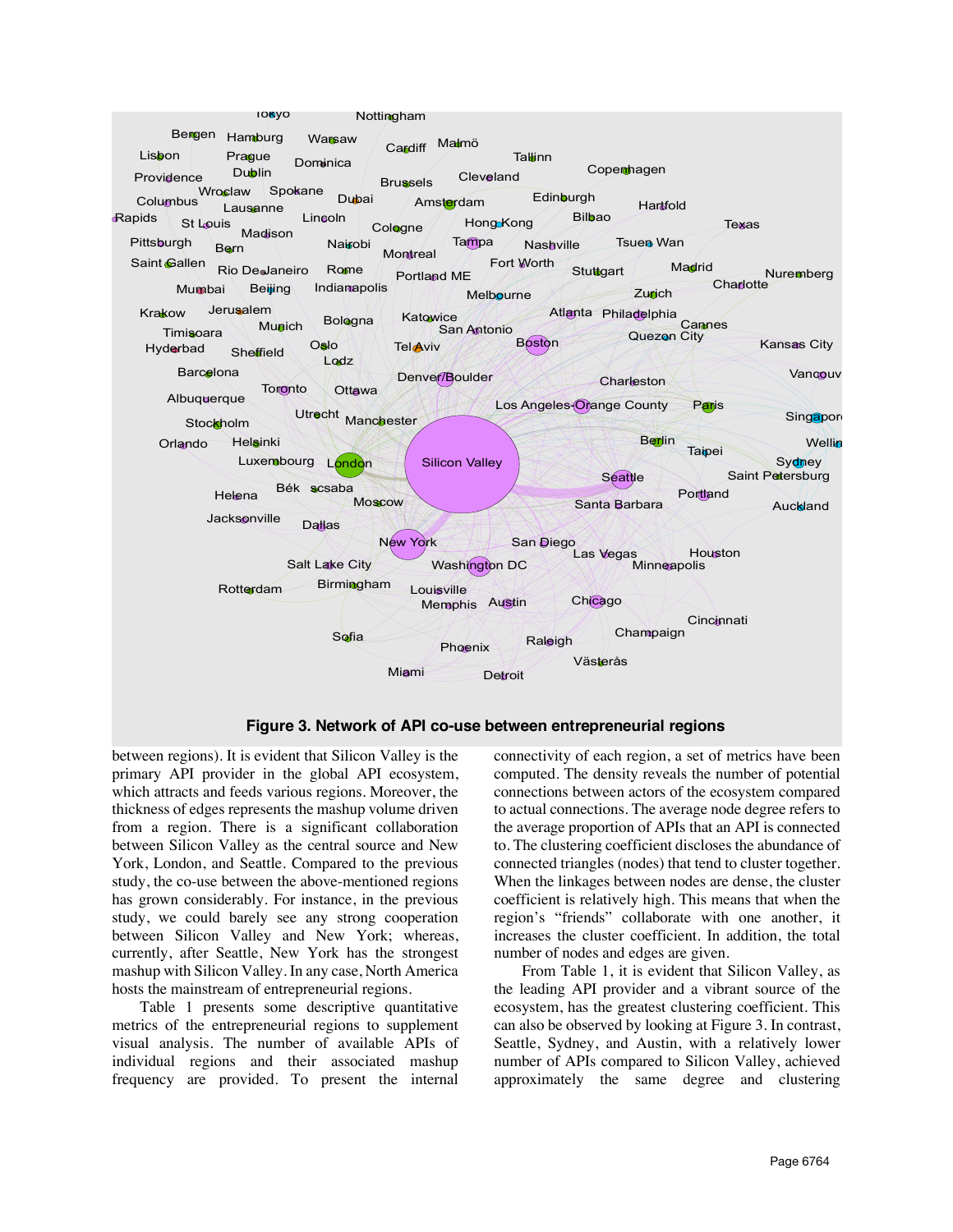coefficient. This may imply that the APIs provided by Seattle, Sydney, and Austin are merged with various other APIs, which increased their average degree and clustering.

Additionally, the entrepreneurial regions have been sorted by the frequency of available APIs. Afterward, the difference between the entrepreneurial regions' ranks and the Global Startup Index was calculated by filling the missing values with the mean and the difference between the two sets of ranks. The difference between the two ranks for Denver/Boulder, Tel Aviv, and Copenhagen are worthy of note. Denver/Boulder, with a substantial number of APIs – ranked eighth in our study – is placed 24th in the Global Startup Index report. The same contrast is valid in the case of Copenhagen. However, in contrast, Tel Aviv is in sixth place based on the Global Startup Index, whereas it is in 24th place in our global API ecosystem. Tampa, Portland, Philadelphia, Zurich, and Raleigh, with a significant number of APIs, are not included in the Global Startup Index; however, the first four regions are acknowledged as emerging startup regions.

The APIs represented on ProgrammableWeb are classified into 427 unique categories. The highest numbers of applications of APIs are primarily in finance, tools, payment, messaging, and e-commerce sectors, ranging between 600 and over 1000. Enterprise, social, mapping, science, and government are similarly notable sectors, each including between 300 and 400 APIs per sector.

To explore the relationship between the regions and industry sectors, we plotted a productivity heatmap of entrepreneurial regions over the top 10 categories (Figure 4). In order to present visual cues, the data has

been normalized in the range of 0 to 1 (Min-Max Scalar). Finally, the figure is color-coded with higher saturation, indicating the greater concentration of individual regions in a specific category.

The top five entrepreneurial regions (Silicon Valley, New York, London, Boston, Seattle) are the only regions that contribute to all ten categories. Silicon Valley's contribution is scattered across all sectors, with the highest focus on financial APIs and the least on governance APIs. New York follows the same trend as Silicon Valley. In contrast, governance APIs are the key sector in Washington DC and Portland.

In Europe, the entrepreneurial regions of London, Amsterdam, Copenhagen, and Zurich primarily provide payment APIs. The exceptions are Paris, Berlin, and Stockholm. In Paris, the enterprise sector holds first place, followed by tools in second place. There appear to be somewhat equal contributions in the sectors of finance, messaging, and social, whereas in Berlin and Stockholm, eCommerce APIs have the first position, and payments the second. It is worth mentioning that, in Berlin, productivity between the tools and eCommerce sectors is roughly even.

The findings do not suggest any patterns between the representatives of Asia: Singapore and Tel Aviv. Singapore, as the new actor in the global API economy and leading the field in Asia, is specialized in the financial sector. API providers from Tel Aviv are more invested in mapping and messaging.

To bridge the current study with the prior one we plotted Figure 5. Thus, we have a clear comparison between the results of the studies in 2016 and 2021. On



**Figure 4. Entrepreneurial regions by category.**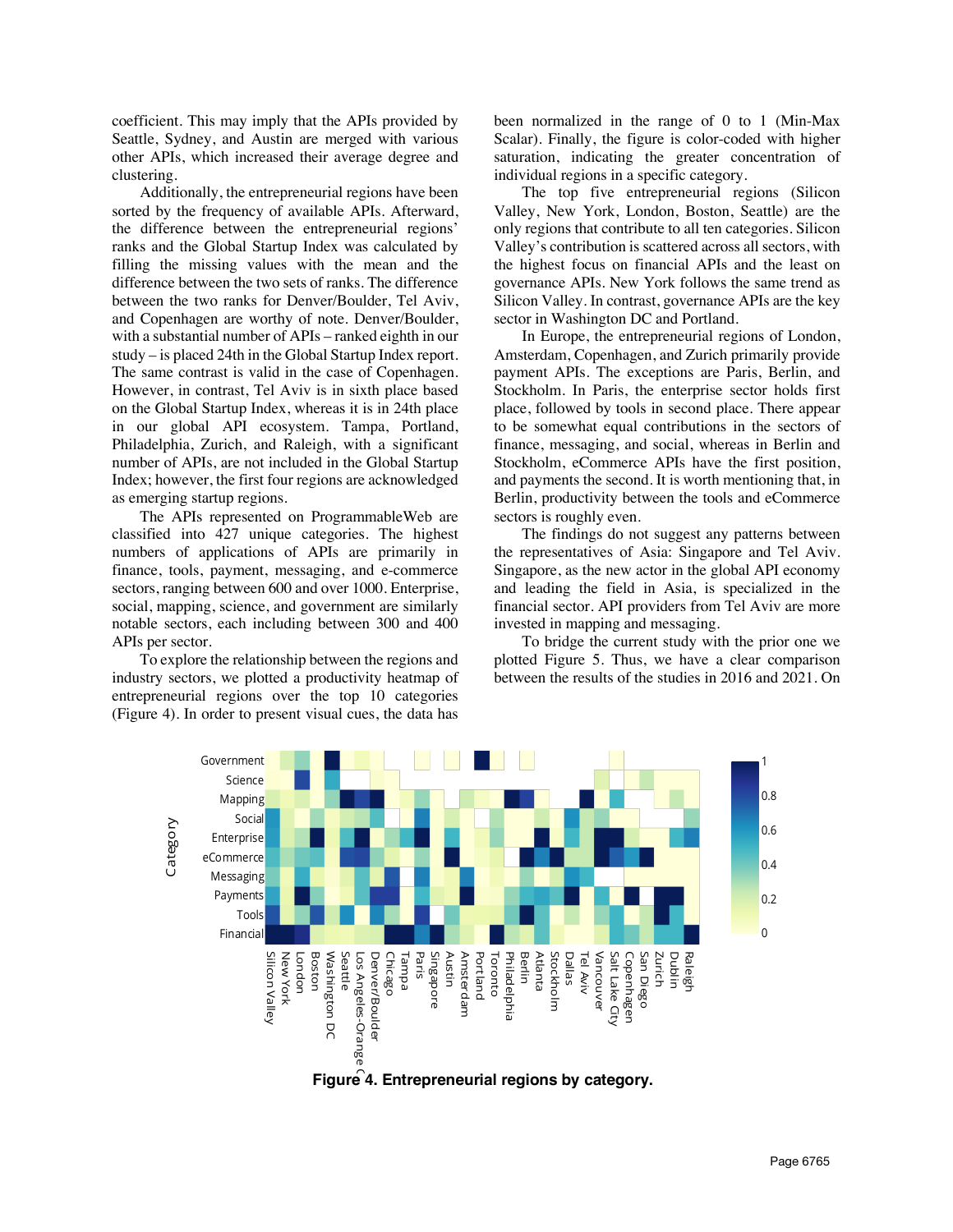

**Figure 5. Global API ecosystem comparison between 2016 and 2021.**

average, all entrepreneurial regions have a growth rate of approximately 44%. Furthermore, the number of APIs has risen steadily among the top 30 entrepreneurial regions. This indicates that the importance of the phenomenon has not deteriorated and is still growing.

Growth percentages are consistent overall across the top entrepreneurial regions. However, considerable growth can be seen in the Amsterdam, Berlin, Copenhagen, Stockholm, and Zurich regions. This signifies that Europe is finding its way to competing in the API ecosystem. In contrast, the APIs originating in Washington DC did not follow quite the same trend compared to the rest of the regions. Moreover, the outcomes of the 2021 study suggest that the productivity curve for the top 29 regions is flattening. Thus, we expect to witness a shift toward a more balanced global distribution of API ecosystems in future. Presumably, the decentralization of API providers duo to the emergence of new entrants.

### **5. Discussion**

Our research on API geolocations is founded on the notion that, in the field of the platform economy, APIs are innovative types of boundary resources. Digitalization indicates that physical and geographic borders are irrelevant [30]. Conversely, the results of the study suggest that the colocation of APIs plays a vital role in developing young businesses. Thus, we reject the first assumption of the decentralization of API consumption at the global level. It appears that North America, with the substantial contribution of Silicon

Valley, remains the hub of the API ecosystem. However, centralization has not become faster, as the growth percentages of the top locations are roughly the same as earlier. Nonetheless, there is no evidence that the global API ecosystem has progressed towards decentralization. In other words, no substantial decentralization is taking place.

Moreover, Table 1 and Figure 5 demonstrate that New York has grown considerably as an API provider compared to the previous study. Hence, we anticipate that Silicon Valley is losing its vitality due to high prices, migration of high-tech companies to New York, and issues regarding counterforces to centralization. Nevertheless, this assumption requires further investigation.

In terms of data-driven methodology, with the perpetual progression of content privacy extremists, data collection and analysis are becoming less and less feasible. Such movements hamper and weaken studies on platform ecosystems. Consequently, the data collection process of ProgrammableWeb confronts this by anti-crawling techniques, which pose challenges for our study. Moreover, an API catalog that does not itself provide an API presents an interesting paradox. Knowing that anti-scraping techniques are one way to handle bad bots and manage traffic, we would propose that platform owners consider the development of the boundary resources of API with respect to European GDPR.

New API offerings are constantly entering the market, either novel solutions or a combination of existing APIs. Hence, if an API provider retires an API, restrict access, or change the monetization strategy,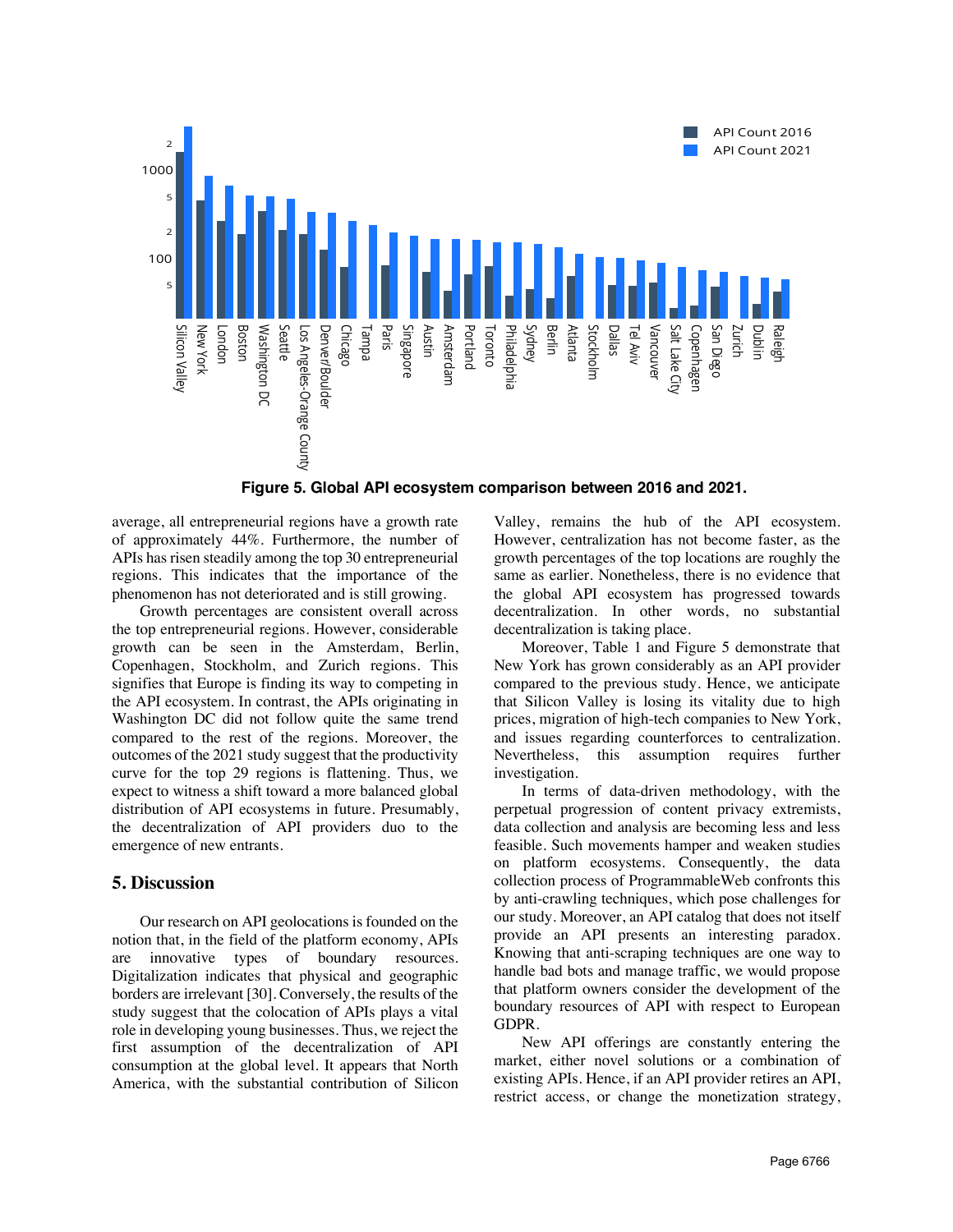developers have the autonomy to switch to alternative products. Whereas, in the case of API platforms, developers are more reliant on the platform owner. Thus, for an API provider establishing a network with an ecosystem is useful for underscoring the importance of interdependencies between different agents in the innovation process and across the value chain, which simultaneously promotes survival and success.

It worth noting that, the Public Open API ecosystem differs from the traditional platform ecosystem. In traditional platform ecosystems, owner(s) or key partners can utilize boundary resources to govern and select potential partners for co-creation. However, in Public Open API ecosystems, the borders for entrants are blurred, and the growth of API consumers and partnerships takes a more organic approach. Nevertheless, both approaches have their pros and cons, which is beyond the scope of this research.

### **6. Conclusion**

This research makes several contributions. First, we contributed to the scant empirical body of knowledge on API research by depicting the status of the global API ecosystem in 2021 and comparing our findings to the 2016 results. Second, we reproduced the analysis of the global API ecosystem by solving the structural changes in ProgrammableWeb regarding anti-crawling and API versioning. Third, our outcomes advocate further research on API ecosystem orchestration, design, and policymaking.

The key insights for policymakers are as follows: 1) Silicon Valley is being contested and challenged by New York; a plethora of services and products from Silicon Valley based companies are available via APIs which enable mashup with third-party APIs scattered across various geographic locations and categories. 2) New York is a major emergent region, primarily due to the migration of GAFA companies. 3) London is emerging as the central API hub in Europe, primarily due to FinTechs. However, Europe still provides fewer APIs and mashups than California alone. 4) Singapore, a newcomer to the API ecosystem, dominates the Asian market and is exclusively focused on the financial sector.

We recommend that API providers innovate in API design, documentation, and pricing strategy to address the scattered distribution of this boundary resource. Based on our knowledge, on average a single application consumes approximately 18 APIs. An API is a product designed by developers for developers; thus, careful API design and documentation can help firms with API recognition. In addition, physical interaction between API developers may not be essential; however,

co-location in the development phase can be beneficial in context setting and fine-tuning.

Moreover, APIs do not merely offer greater flexibility and agility; they allow firms to attract and connect with more partners and customers. The results demonstrate that the API has surpassed its original purpose as a "technical asset" and become a major force of the economy. Open APIs enable companies to gain positive network effects along with spotting emerging trends, developing new products/services, and creating a digital economy. API integration accounts for more than half of B2B collaboration [31], and it is expected that more prospective partners will adopt lightweight APIs. Ergo, we encourage companies in Europe to seize such opportunities and reflect upon their level of contribution and participation in the API ecosystem.

The geographic spatial visualization of API providers signifies the digital path of innovation in the value chain of digital products and digital ecosystems. APIs standardize the interfaces between contributors and reduce the switching costs; hence, it can be argued that they change the competition and firms' possibilities to achieve lock-in by increasing flexibility and reducing cognitive path dependency.

There are several limitations associated with this study. Since API consumption is considered as a competitive intelligence in many companies, such data is not publicly available, which limited our studies to Public Open APIs. In addition, the growing number of APIs is boosting the development of new and young API directories and marketplaces such as RapidAPI.

Several possibilities for further research exist. First, detailed research on the internal API co-use structure of distinct regions will deepen our understanding of geographical proximity. We expect that internal API couse of distinct regions in the top five locations would be substantial. Second, conducting a study on the potential correlation between global API locations and venture capital investments may reveal valuable insight into the global API ecosystem. Third, it would be interesting to reveal the global level API ecosystem structure while maintaining a regional view. Fourth, research on the global API ecosystem with a different data set apart from company-provided data sources may provide a beneficial viewpoint. Fifth, a replication and update on firm-level API providers and their associated API couse would yield some insight. Finally, study of API ecosystem governance with consideration of the enforcement of GDPR legislation would aid policymakers.

## **7. References**

[1] M. Dodgson, D. M. Gann, and N. Phillips, *The Oxford handbook of innovation management*. OUP